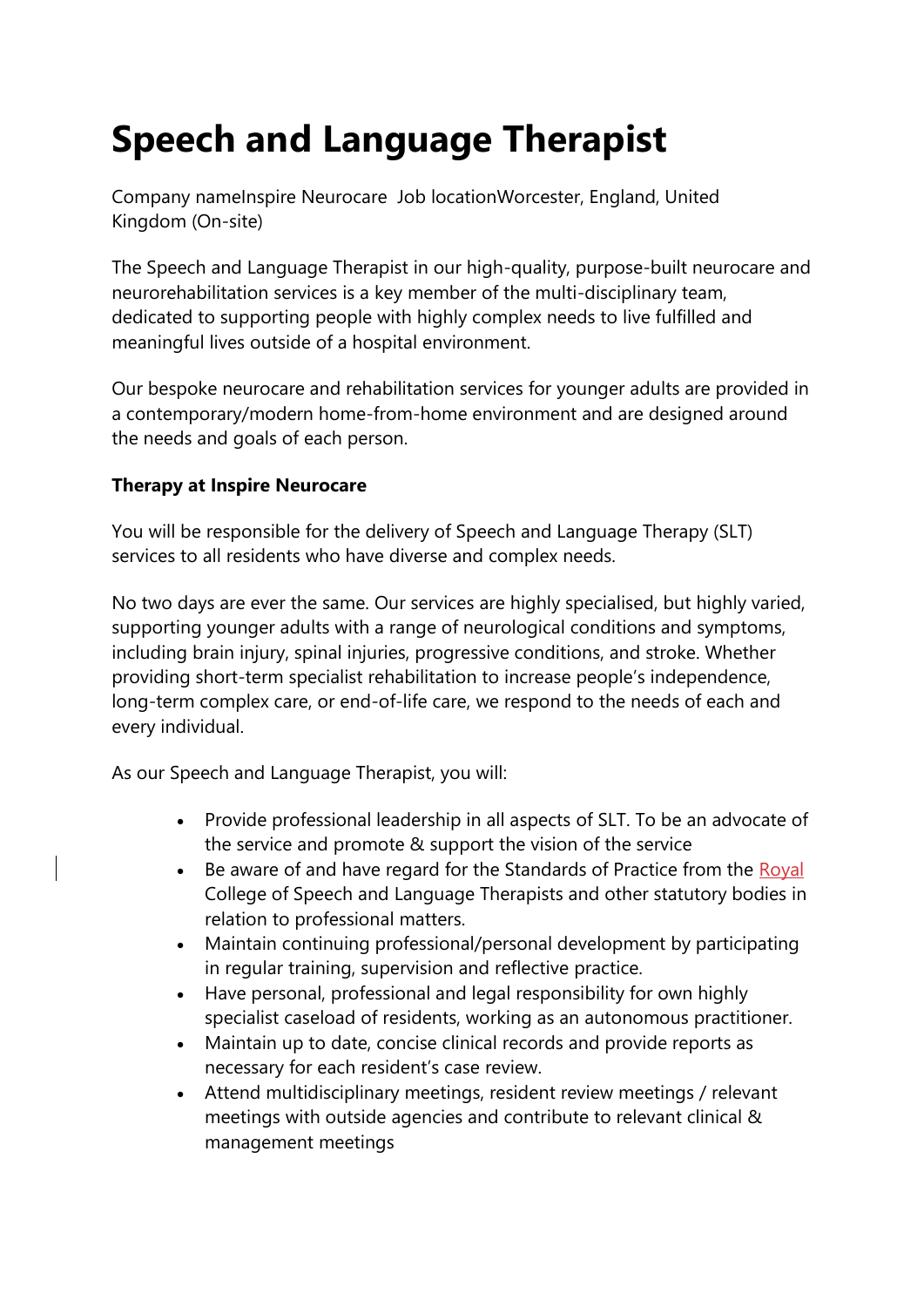- Assess residents with swallowing difficulties and provide guidance regarding diet modifications in accordance with national frameworks.
- Support residents with a range of communication needs, providing guidance and aids where necessary and assisting in complex capacity decision making.
- Assess residents with complex respiratory needs and to devise and implement suitable treatment programmes for relevant residents.
- Have an understanding of airway function, airway clearance, the implications of positive pressure and tracheostomy management and train/support other team members in this area.

### **Where you'll work**

Our specialist service in Worcester is a beautiful and stylish home-from-home environment. In a quiet residential location along the Laughern Brook Trail, it is surrounded by peaceful gardens and pathways. Up to 43 residents enjoy spacious ensuite rooms, comfortable shared lounge and dining areas, sleek glass balconies looking onto the Brook, and a state-of-the-art physiotherapy gym. As residents and family members tell us, it has everything that would be on your wishlist for a perfect environment for recovery.

# **Could you be part of our team?**

If you're a Speech and Language Therapist who's looking for something more: more time, more opportunities, and more reward, we'd like to hear from you.

- Recognised degree or qualification in Speech and Language Therapy or similar approved by HCPC
- Experience of a specialist neurological care environment.
- To be trained and competent in assessing dysphagia.
- Commitment to make a real difference to the lives of our patients.
- Excellent communications skills, a great attitude to teamwork and a desire to lead on patient care.
- The ability to share our values and demonstrate them at all times
- A "Can-Do" flexible team worker, problem fixer, passion for what they do, ability to manage diverse and demanding workload, think out of the box, open to doing things differently.

### **Benefits**

- Band 7 equivalent salary £40,057 to £45,838
- Company pension